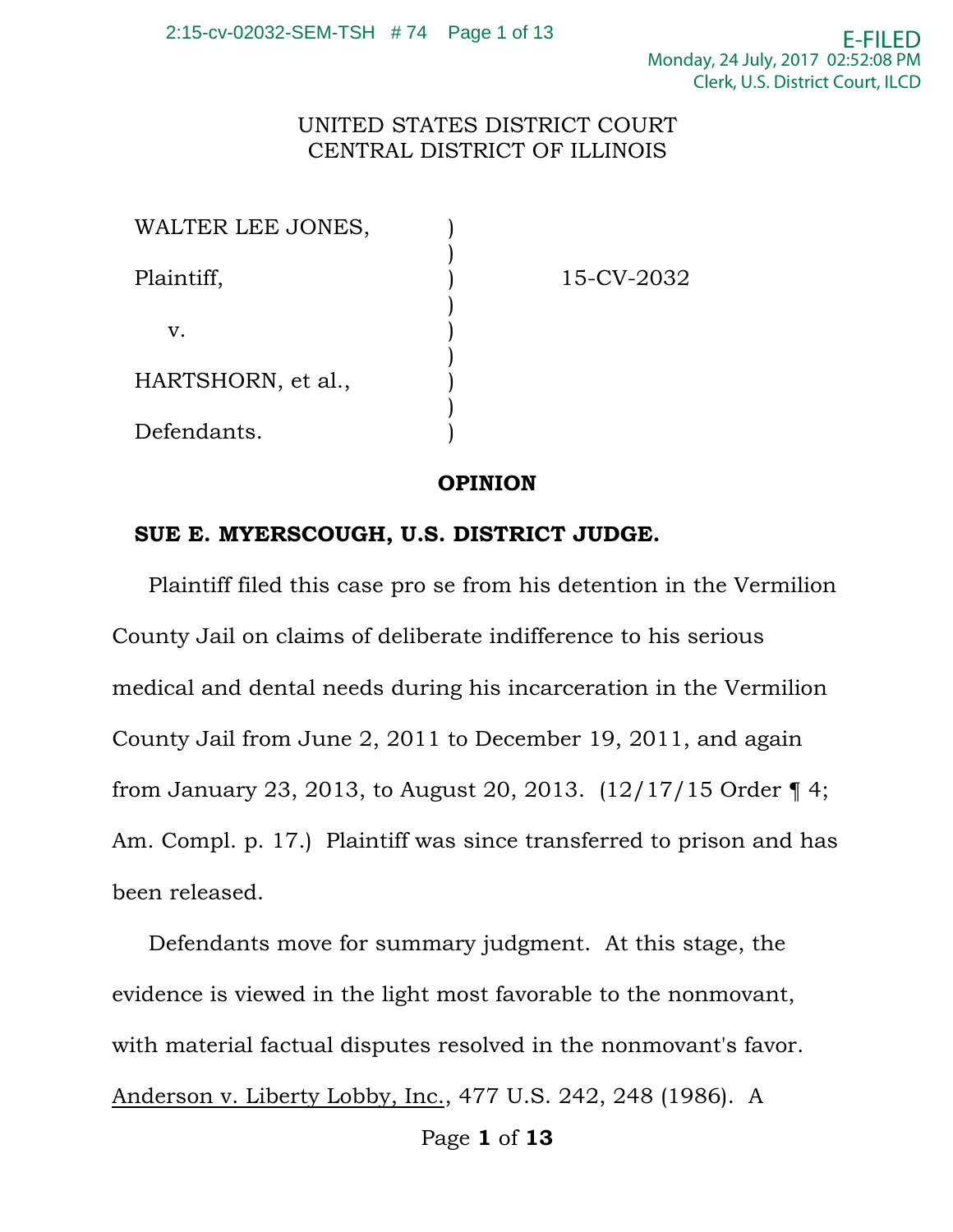genuine dispute of material fact exists when a reasonable juror could find for the nonmovant. Id.

 Plaintiff asserts that at the time of his detentions he had type II diabetes, high blood pressure, heart disease/cardiomyopathy, daily rectal bleeding, dermatitis, tooth decay, high anxiety, stress, hair loss, pain, unhealthy weight loss/gain, chronic joint pain, psoriasis, hyperglycemia, hypoglycemia, pain/numbness/swelling in feet, legs, and rectum, poor/blurred vision, ringing ears, dizziness, loss of energy, and kidney damage. (Am Compl. pp. 18, 20, 22, 35.) He contends that he did not receive adequate treatment for these conditions. Part of that treatment, he maintains, would have been a low fat, low cholesterol, and low salt diet of 2700 calories per day with fresh fruits, fresh vegetables, and whole grains. (Am. Compl. pp. 29, 33, 42.)

 As an initial matter, the Court agrees with Defendants that Plaintiff's claims arising from his medical care in 2011 are barred by the two-year statute of limitations. Bryant v. City of Chicago, 746 F.3d 239, 241 (7th Cir. 2014)(In Illinois, § 1983 actions are subject to the two-year statute of limitations in 735 ILCS 5/13- 202).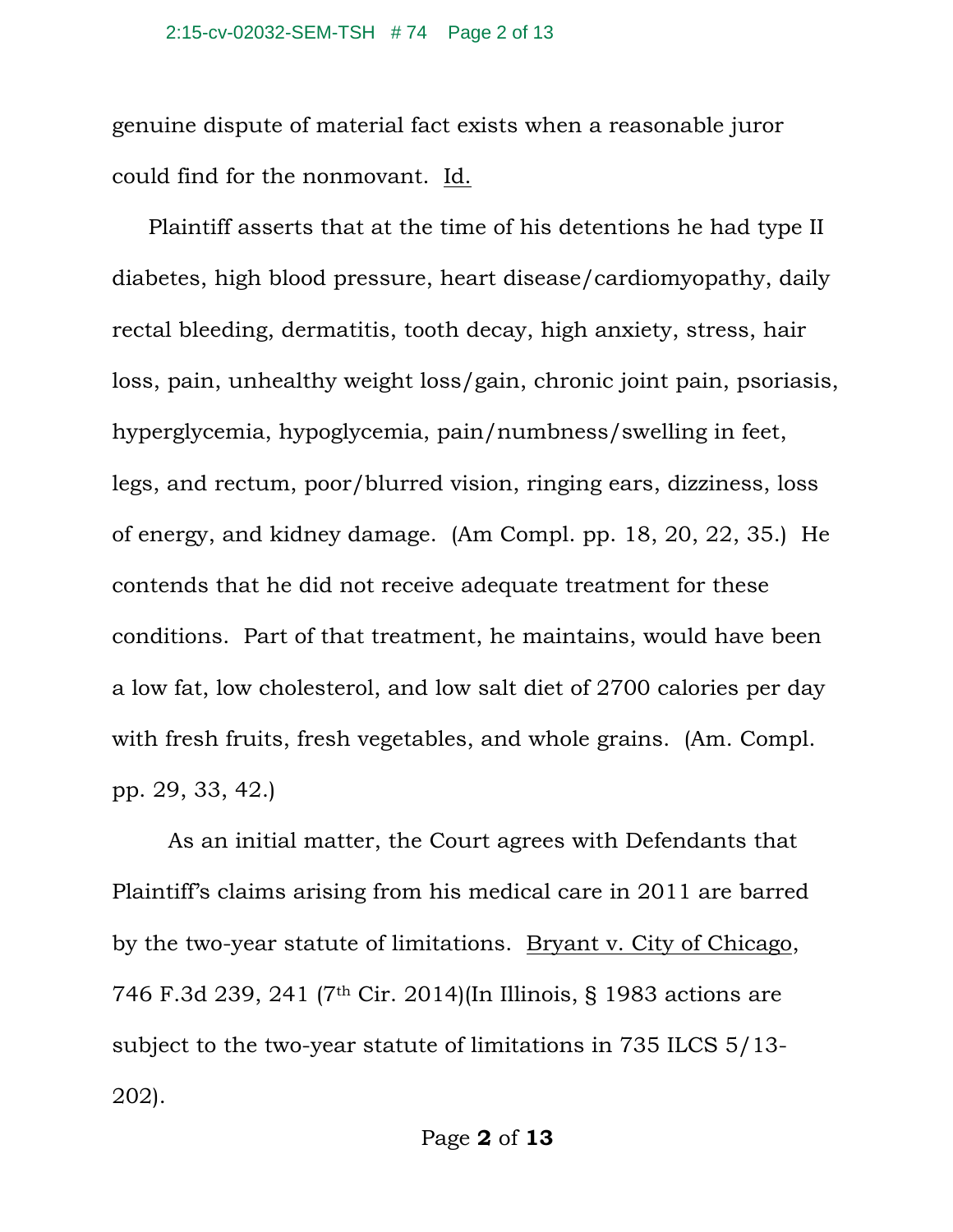Plaintiff asserts that he is entitled to equitable tolling because he tried to file a complaint about his 2011 medical care on July 3, 2013, and August 3, 2013, but the complaint was purportedly either lost or not mailed by Jail staff. Plaintiff may mean to assert equitable estoppel rather than equitable tolling. Equitable tolling applies if a Plaintiff is unable to determine the information essential to bringing a claim, which is not the case here. Liberty v. City of Chicago, --- F.3d ---, 2017 WL 2771712 \*2 (7th Cir. 2017). Equitable estoppel applies when a "'party's improper conduct has induced the other into failing to file within the statutory period.'" Id.; Momo Enterprises, LLC v. Banco Popular of North America, 2017 WL 1178530 \* 12 (N.D. Ill. 2017)(not published in Federal Reporter)("Equitable estoppel is available where a defendant takes active steps, beyond the wrongdoing underlying the complaint, to prevent a plaintiff from filing suit.").

Plaintiff has not established grounds for either equitable tolling or equitable estoppel. The exhibits referenced (Pl.'s Exhibits 40-49) do not support a conclusion that Plaintiff tried to mail a complaint about his 2011 medical care to the federal court in July or August 2013. Those exhibits regard Plaintiff's attempts to verify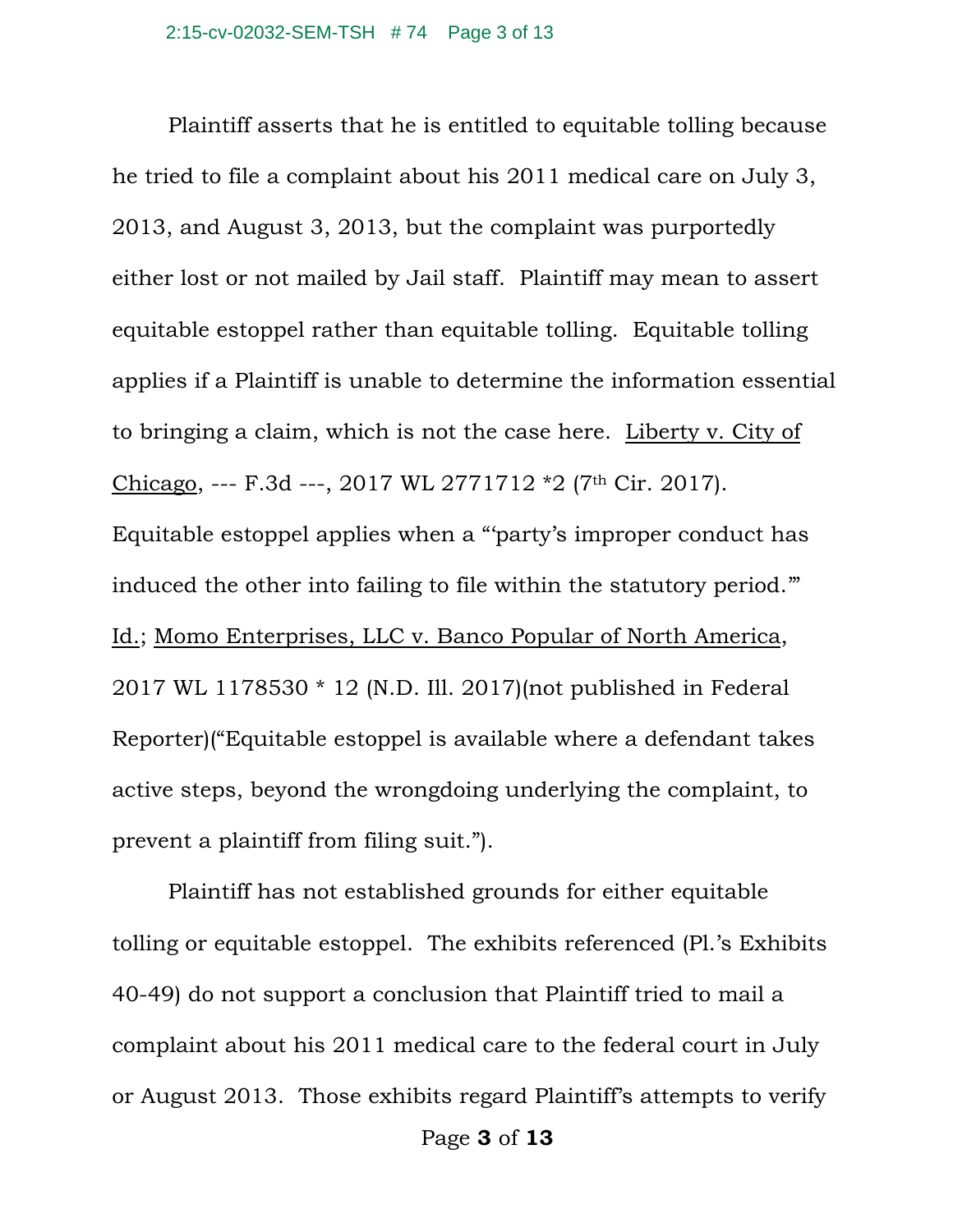#### 2:15-cv-02032-SEM-TSH # 74 Page 4 of 13

mailings regarding his criminal proceeding and complaints to the U.S. Department of Justice, the A.C.L.U., the Illinois Attorney General, the Director of Illinois County Jail Standards, and the Judicial Inquiry Board. (d/e 71-2, p. 3-5, 16.)

Further, Plaintiff does not explain why, if his attempts to file a complaint in federal court were thwarted, he waited more than 17 months after he was transferred out of the Jail to file his 2011 claims. Plaintiff contends that he had limited access to the law library during that time, but Plaintiff did not need the library to file a complaint that he purportedly had already drafted. *See also* Tucker v. Kingston, 538 F.3d 732, 735 (7th Cir. 2008)("[W]e have held that a prisoner's limited access to the prison law library is not grounds for equitable tolling.") Plaintiff's claims arising from his 2011 detention are barred by the statute of limitations.

Plaintiff's claims regarding his 2013 detention are timely. To survive summary judgment, though, Plaintiff must have admissible evidence that Defendants were deliberately indifferent to his serious medical need. Thomas v. Cook County Sheriff's Dept., 604 F.3d 293, 301 n.2 (7th Cir. 2010); Chapman v. Keltner, 241 F.3d 842, 845 (7th Cir. 2001). Plaintiff's evidence must allow a reasonable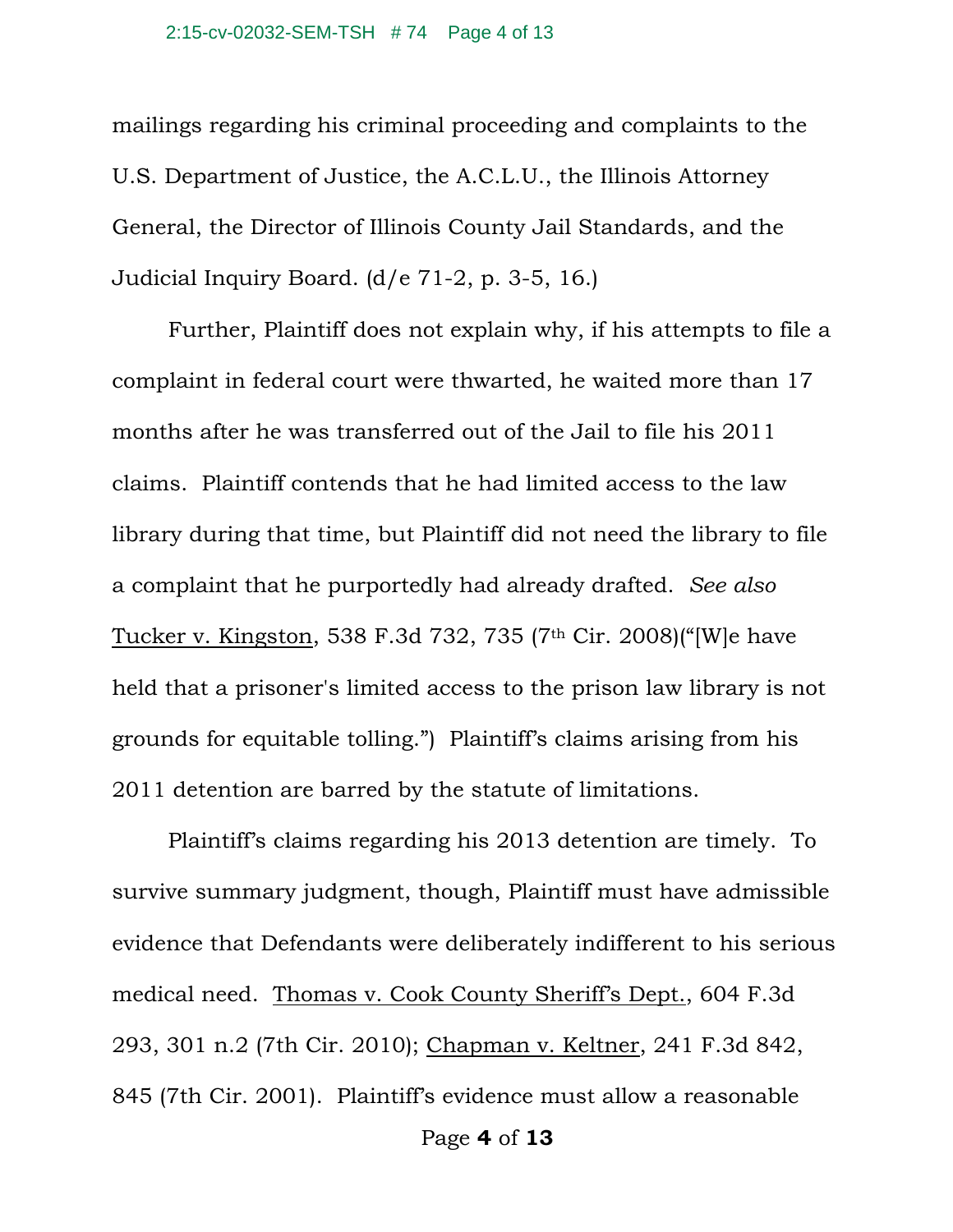inference that "(1) an objectively serious injury or medical need was deprived; and (2) the official knew that the risk of injury was substantial but nevertheless failed to take reasonable measures to prevent it." Chapman, 241 F.3d at 845.1

Initially, Defendants Hardy, Rademacher, and Walker lack personal responsibility. Kuhn v. Goodlow, 678 F.3d 552. 556 (7th Cir. 2012)("'An individual cannot be held liable in a § 1983 action unless he caused or participated in an alleged constitutional deprivation.'")(quoted cite omitted). Nurse Hardy stopped working at the Jail before 2013. Nurse Rademacher and Nursing Student Walker saw Plaintiff only once, on February 4, 2013, for a physical examination of Plaintiff under the supervision of Defendant Galloway. (Defs.' Undisp. Facts 3-8.) That examination revealed tooth decay and high blood pressure, for which Defendant Galloway prescribed Lisinopril. Defendant Galloway saw Plaintiff again on February 20, 2013, regarding Plaintiff's tooth decay, and

 $\overline{a}$ 

 $1$  Because Plaintiff was a detainee rather than a convicted prisoner, Plaintiff's claim is governed by the Fourteenth Amendment, not the Eighth Amendment. However, as of this writing, there is no practical difference between the legal standards. Thomas v. Cook County Sheriff's Dept., 604 F.3d 293, 301 n.2 (7th Cir. 2010); Collins v. Al-Shami, 851 F.3d 727, 731 (7th Cir. 2017)(declining to decide whether Kingsley v. Hendrickson, 135 S.Ct. 2466 (2015) requires, for detainee's medical claims, an objective reasonableness standard versus a deliberate indifference standard); Phillips v. Sheriff of Cook County, 828 F.3d 541, 544 (7th Cir. 2016)(applying deliberate indifference standard to detainees' claims of lack of medical care, but acknowledging Kingsley).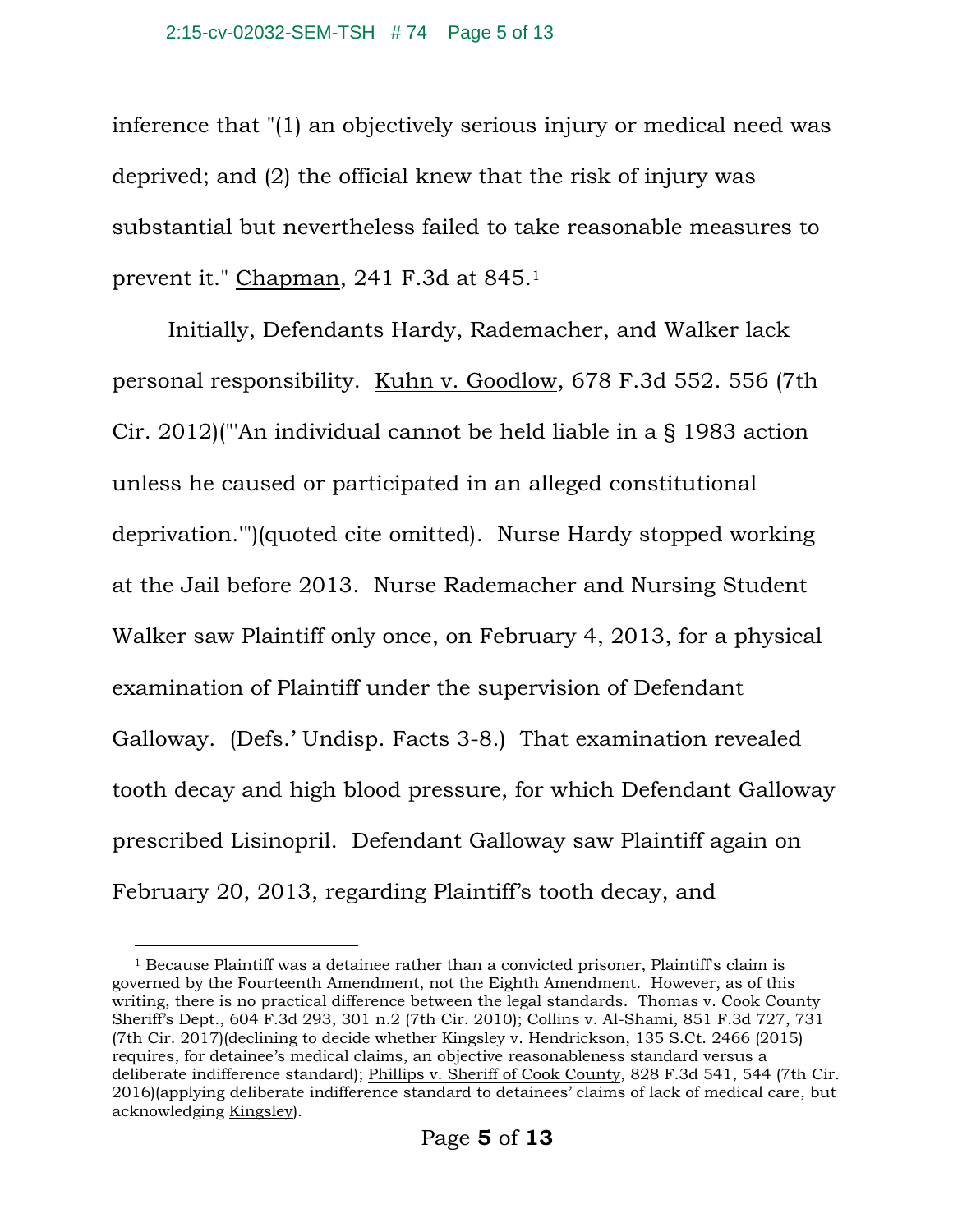determined that Plaintiff did not have a dental emergency. On this record, Nurse Galloway was the one who made the treatment decisions regarding Plaintiff, not Defendants Rademacher or Walker. Summary judgment is granted to Defendants Hardy, Rademacher, and Walker on the grounds that they lacked personal responsibility.

 Moving to the medical conditions Plaintiff alleges he had, Plaintiff has no evidence to support his allegations that he had or has heart disease, diabetes, psoriasis, hyperglycemia, hypoglycemia, poor or blurred vision, or kidney damage as alleged in his Amended Complaint. Plaintiff also has no evidence that he presented to Defendants in 2013 with complaints about anxiety, stress, hair loss, pain, weight gain or loss, ringing in ears, dizziness, chronic joint pain, pain/numbness/swelling in feet, legs or rectum, or loss of energy. Additionally, Plaintiff's new claim that the soy in the meals caused him problems is not part of this case, but the claim is based on speculation anyway.

There is evidence that Plaintiff had high blood pressure in 2013, which Defendants already knew about in 2011. However, Plaintiff does not dispute that he was prescribed Lisinopril for his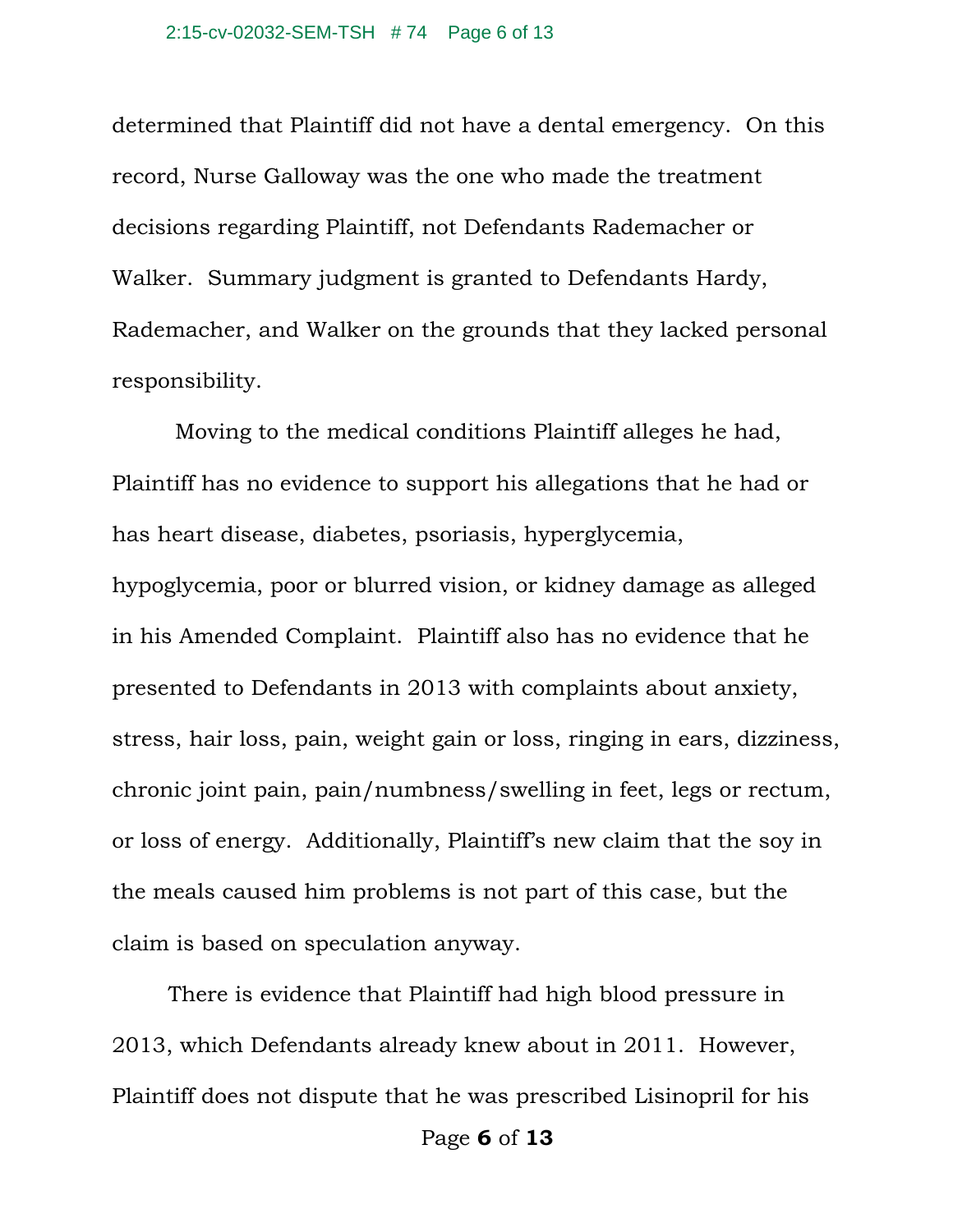high blood pressure but then directed Defendants to stop giving him this medication because Plaintiff did not want to pay for the medication. On February 21, 2013, Plaintiff wrote an inmate request stating "Do not give me any more blood pressure medicine. I will not be paying for this and do not bill my account." (Defs.' Ex. 36; Pl.'s Dep. 97.) Defendants are not liable for Plaintiff's refusal to take his prescribed high blood pressure medicine.

There is also evidence that Plaintiff probably had high cholesterol during his 2013 detention, based on cholesterol tests done when Plaintiff was transferred from the Jail to prison. However, Plaintiff has no evidence that Defendants were aware of Plaintiff's high cholesterol, or even that Plaintiff was aware of his high cholesterol until those tests were performed. There can be no deliberate indifference to a problem without knowledge of the problem.

Regarding Plaintiff's claim about the meals, Plaintiff grievances on this subject stated that the meals were not in compliance with nutritional standards, were served cold, and did not contain enough calories. (Pl.'s Exhibits Y, 9; Defs.' Ex. 39.) Plaintiff has no admissible evidence to support his claim that the meals were

Page **7** of **13**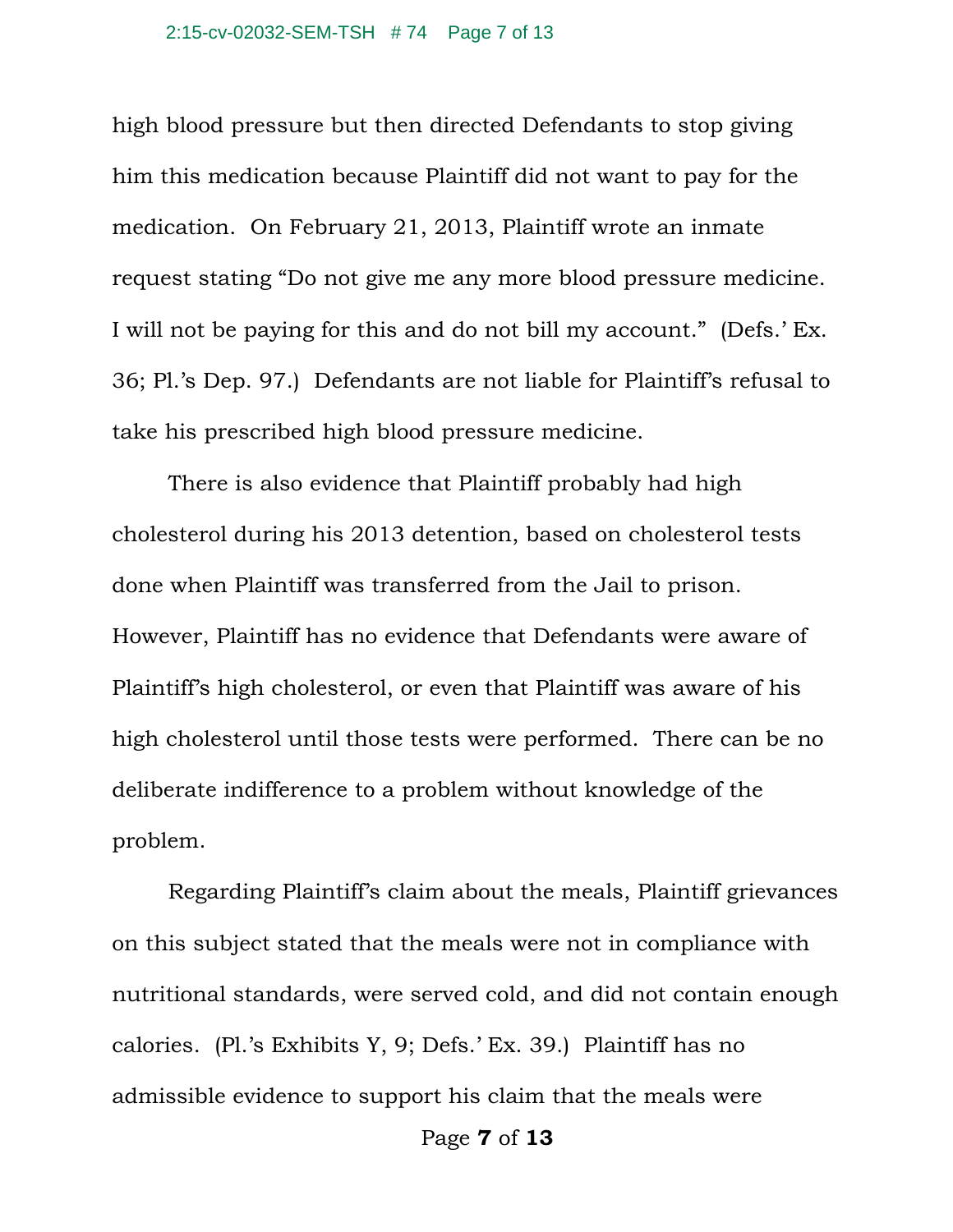nutritionally or calorically inadequate, and no admissible evidence that the meals were contraindicated for the only medical condition Defendants knew about—Plaintiff's high blood pressure, for which Plaintiff refused to take medicine anyway. Plaintiff has no evidence that the meals put him at risk of any harm or caused him any harm, much less that Defendants knew of such a risk.

That leaves for discussion Plaintiff's tooth decay, scalp dermatitis, and rectal bleeding. According to the Mayo Clinic website, "seborrheic dermatitis is a common condition that mainly affects your scalp. It causes scaly patches, red skin and stubborn dandruff." (www.mayoclinic.org, last visited 7/21/17.) "Sulfur 8" is the only permitted hair product allowed to be brought into the Jail. (Defs.' Undisp. Fact 18.) Sulfur 8 is a medicated, anti-dandruff, hair and scalp conditioner. www.amazon.com (last visited 7/21/17).

In February 2013, Plaintiff complained, in part, about scalp sores. Defendant Galloway informed Plaintiff that no extra Sulfur 8 was on hand to give to Plaintiff and asked if Plaintiff had anyone who could bring him some. Plaintiff responded that he did not have anyone who might bring him some, and Defendant Galloway

Page **8** of **13**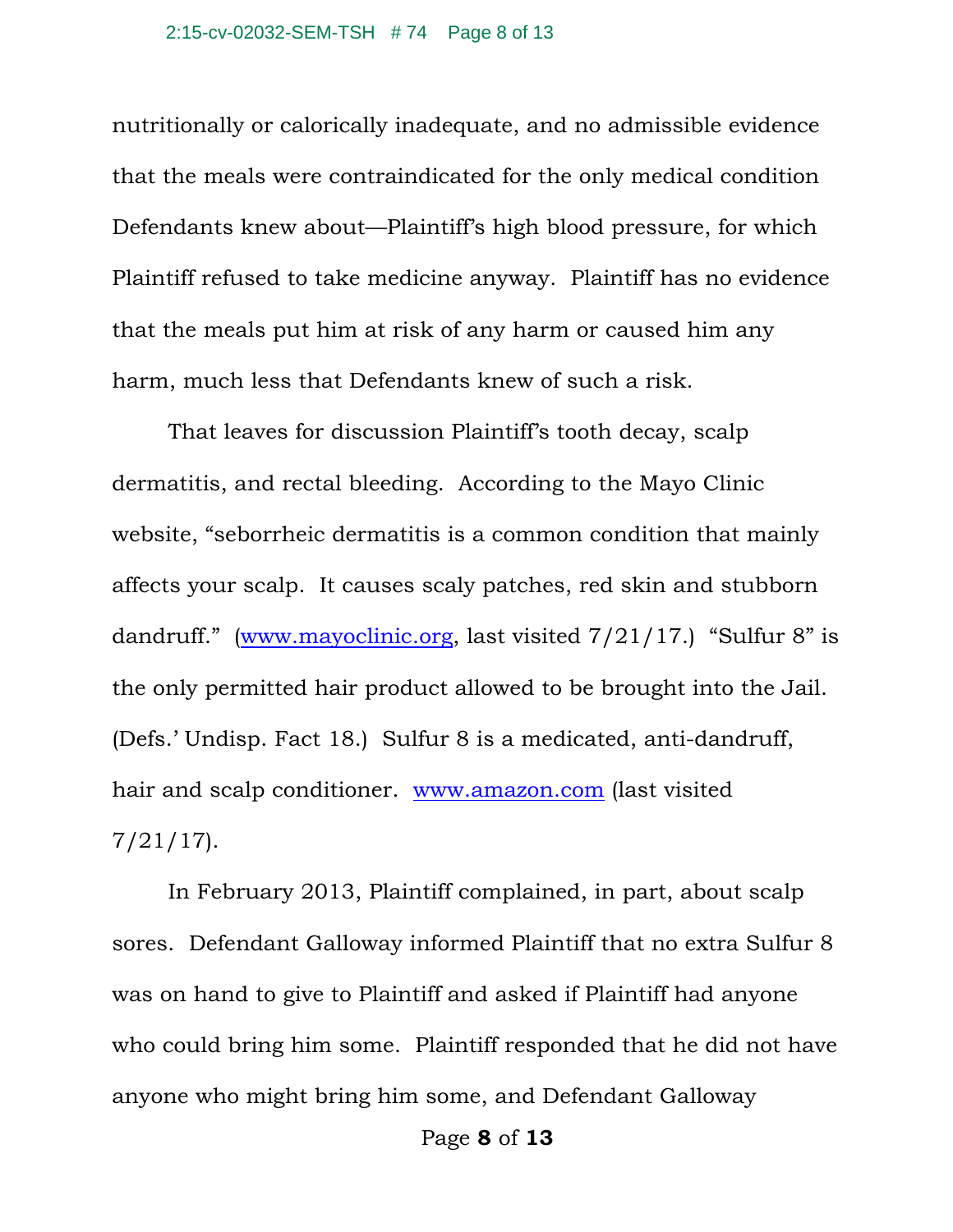suggested that he ask another inmate to share. (Defs.' Undisp. Facts 74-75.) Plaintiff left the Jail in August 2013, so presumably he had no Sulfur 8 for the seven months that he was in the Jail.

Defendants argue that a jury could not find that Plaintiff's seborrheic dermatitis was a serious medical need. *See, e.g.,* Ware v. Randolph, 2008 WL 4412117 (C.D. Ill)(prisoner's scalp dermatitis was not serious medical need, nor was there deliberate indifference); Cole v. Litscher, 2005 WL 1075515 (W.D. Wis. 2005)(not published in Fed. Rptr.)(dandruff is not a serious medical need where it caused mild discomfort)(*citing* Boring v. Kozakiewicz, 833 F.2d 468 (3rd Cir. 1987)(prisoner's seborrheic dermatitis was not a serious medical need). However, whether this condition was serious in the constitutional sense depends on the severity, and the record does not illuminate that issue sufficiently. Lewis v. McLean, --- F.3d ---, (7th Cir. 2017)(life-threatening injury not required; lack of treatment that results in "'further significant injury or unnecessary and wanton infliction of pain.'" can violate Eighth Amendment)(quoted cite omitted).

The record is also not developed enough on Plaintiff's claim about his decaying teeth. Plaintiff was suffering from tooth decay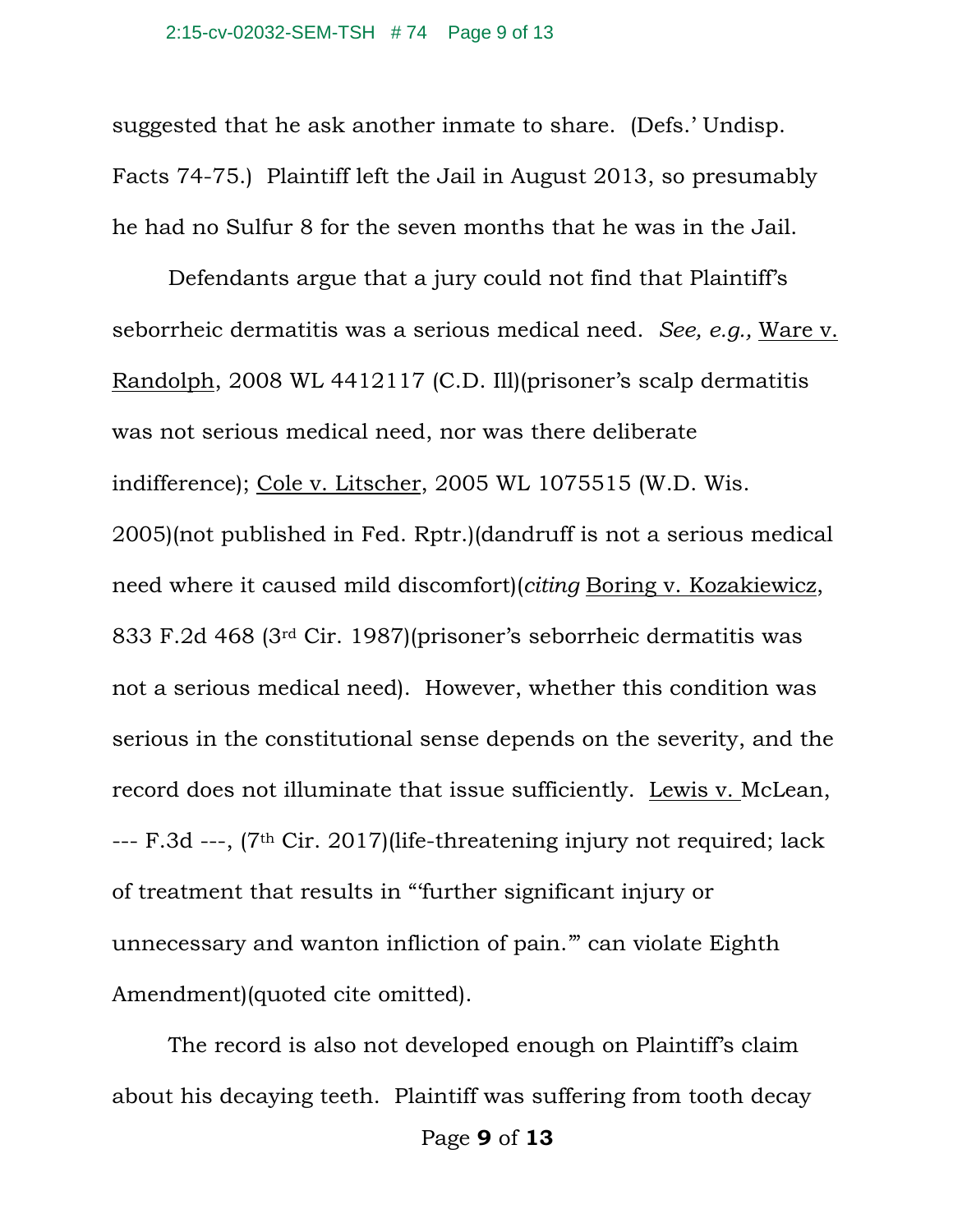for his entire seven month stay at the Jail, and Defendant Galloway noted in February 2013 that the bottom molars were in severe decay. (Defs.' 35.) Tooth decay can be a serious need, even if the need is not an emergency. Berry v. Peterman, 604 F.3d 435, 440 (7th Cir. 2010)("Tooth decay can constitute an objectively serious medical condition because of pain and the risk of infection.") The Jail appears to have a policy that dental care for non-emergencies is provided only if an inmate pays \$50 for the care or has insurance. (Defs.' Undisp. Fact 20.) If there is a dental emergency, the inmate is taken to the hospital. (Defs.' Mot. Summ. J. p. 23.)

Defendant Galloway suggested to Plaintiff that he try to obtain dental care from "Aunt Martha's" upon Plaintiff's release. Aunt Martha's provides dental and health care services on a sliding fee scale fee. www.auntmarthas.org (last visited 7/21/17). Defendant Galloway also told Plaintiff that an appointment would be made for him at Aunt Martha's, but that there was a waiting list. Plaintiff told Defendant Galloway that he already had an appointment at Aunt Martha's scheduled for October 2013 but was hoping the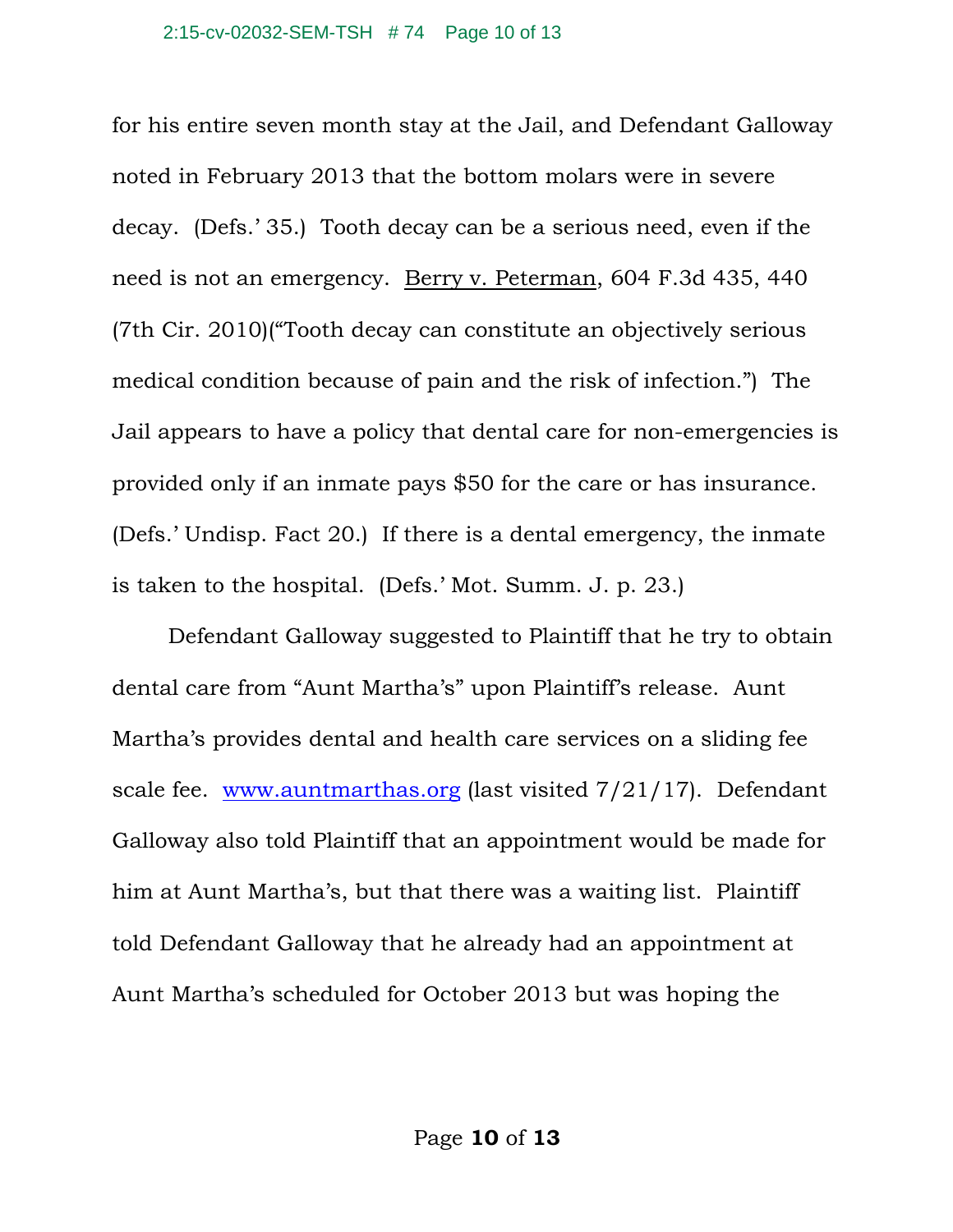appointment could be moved up.2 However, Plaintiff did not make the October 2013 appointment because he was transferred from the Jail to prison in August 2013. (Defs.' Undisp. Fact 73.) Whether Defendant Galloway tried to move that appointment up is not in the record. Plaintiff had three teeth removed in 2015 during his incarceration in prison. (Defs.' Undisp. Fact 87.) The severity of Plaintiff's tooth decay is not clear, nor is it clear whether Plaintiff had the \$50 to pay for dental care, or whether Nurse Galloway had the authority and ability to schedule Plaintiff for dental care before the October 2013 appointment.

 The Court also has questions about Plaintiff's rectal bleeding claim. Plaintiff's complaints of rectal bleeding appear confined to 2011, but Plaintiff's rectal bleeding problems were arguably present in 2013 based on the colonoscopies and colorectal surgeries he received after his transfer to prison. (Pl.'s Ex. EE, GG, HH, JJ, MM, OO.) Defendants do not address this claim, other than to assert that they have set forth all of their interactions with Plaintiff during his detention. The Court is wondering whether Plaintiff complained

 $\overline{a}$ 

<sup>2</sup> Plaintiff made this appointment in 2011 after his release from Jail. The October 2013 appointment was the earliest he could get. (Pl.'s Dep. 111.)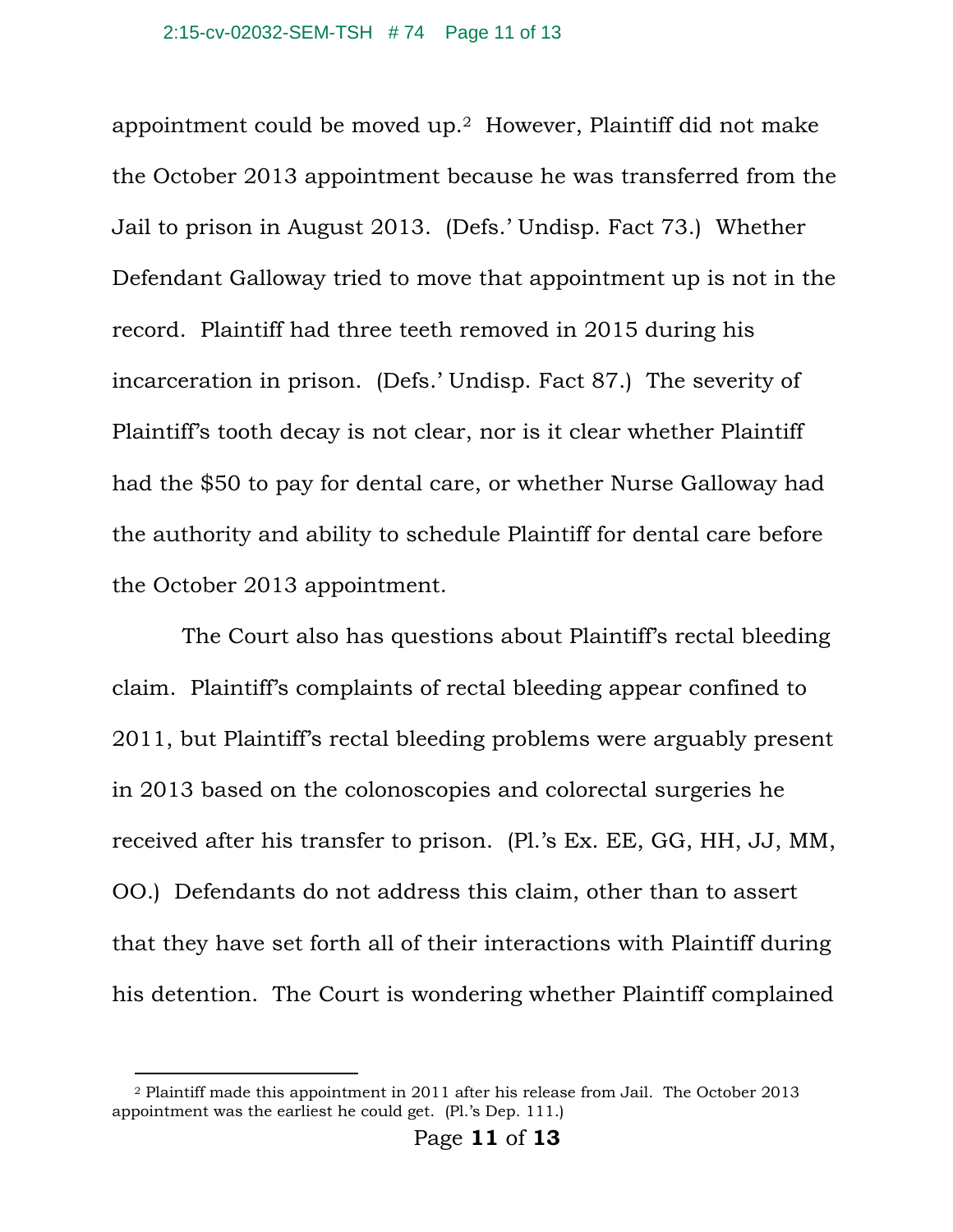about his rectal bleeding in 2013 and, if so, what response he received.

# **IT IS ORDERED:**

 **(1)** Plaintiff's motion for an extension to file a response to Defendants' reply is denied. (d/e 73.) Briefing on the summary judgment motion closed with Defendants' reply. *See* CDIL-LR 7.1(D).

**(2)** Defendants' motion for summary judgment is granted in part and denied in part  $(d/e 57)$  as follows:

**(a)** Summary judgment is granted to Defendants on Plaintiff's claims arising from his 2011 detention in the Vermilion County Jail.

**(b)** Summary judgment is granted to Defendants Hardy, Walker, and Rademacher.

**(c)** Summary judgment is denied to Defendant Galloway on Plaintiff's claims arising from Plaintiff's dermatitis, tooth decay, and alleged rectal bleeding during his 2013 detention in the Vermilion County Jail.